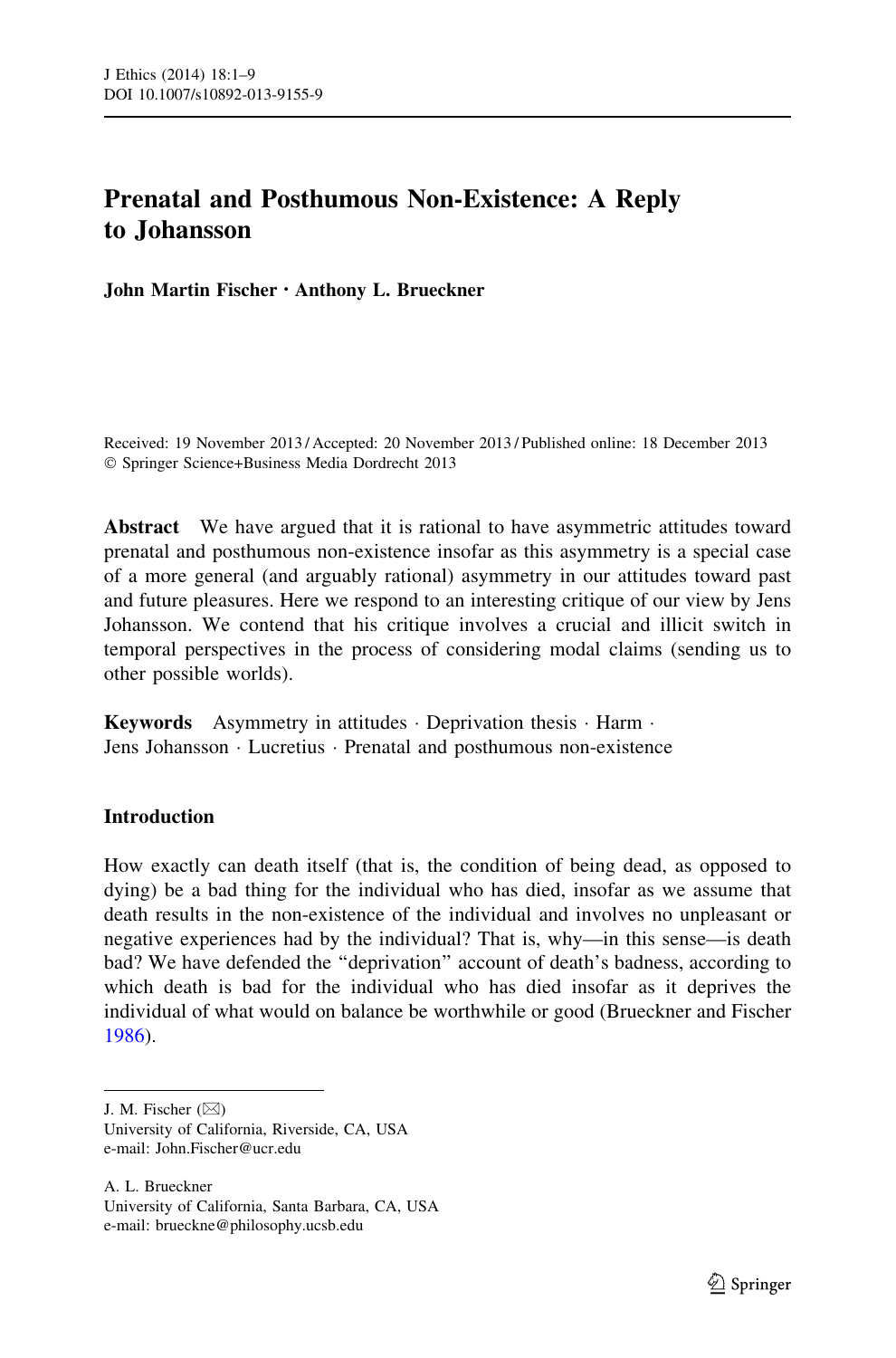In an interesting article, "Past and Future Non-Existence," Jens Johansson asks whether the British singer Amy Winehouse's death in July 2011 should be deemed a bad for her [and not just for her friends, family, business partners, and fans (Johansson [2013](#page-8-0), p. 51]. He points out that, although she does not have any desires or experiences after her death, a proponent of the deprivation approach to death's badness will indeed deem it a bad thing for her that she died, assuming that she would have had an on balance better life if she had not died. He writes:

More generally, on this 'deprivation approach,' as it is often called, something is overall bad for a person if and only if, and to the extent that, she would have been on balance intrinsically better off if it had not obtained [references in original removed] (Johansson [2013](#page-8-0), p. 52).

Whereas the deprivation approach is attractive, it does face various problems, one of which was developed by Lucretius. Johansson writes:

Just as death deprives the subject of goods, Lucretius observed, so does her prenatal non-existence: because she was not born 20 years earlier (say), she misses out on two valuable decades. So if the deprivation approach is correct, a person's prenatal non-existence would apparently have to be bad for her as well. It does not seem to be, however. While there has been a funeral for Winehouse (which seems entirely appropriate), it would be ridiculous to propose a ceremony dedicated to lamenting her not having come into existence earlier (Johansson [2013,](#page-8-0) p. 52).

Johansson goes on to map out two ''lines of response'' to the Lucretian challenge:

One is to insist that, despite appearances, a person's prenatal non-existence is in fact bad for her. The other is to argue that prenatal non-existence is relevantly different from death: despite appearances, the former does not deprive the person of a better scenario. I happen to favor the former alternative, but shall not try to defend it here, other than indirectly. What I shall do is criticize the two presently most influential versions of the second option (Johansson [2013,](#page-8-0) p. 52).

We shall here explain Johansson's critique of our version of the second option, and we shall also seek to defend our approach. It will emerge that the issues are considerably more nuanced than Johansson presupposes, and that his critique depends on an inappropriate shift in temporal perspective.

### The Brueckner/Fischer Reply to Lucretius and Johansson's Critique

We concede that prenatal non-existence deprives an individual of good experiences in a way that is parallel to the way in which posthumous non-existence does. The key to responding to Lucretius, on our view, is to note that it is rational to have different attitudes toward previous good experiences, just in themselves (and not insofar as they lead to future good experiences) and future good experiences. The way we originally put the point, somewhat too simply and perhaps infelicitously, is as follows: ''Death deprives us of something we care about, whereas prenatal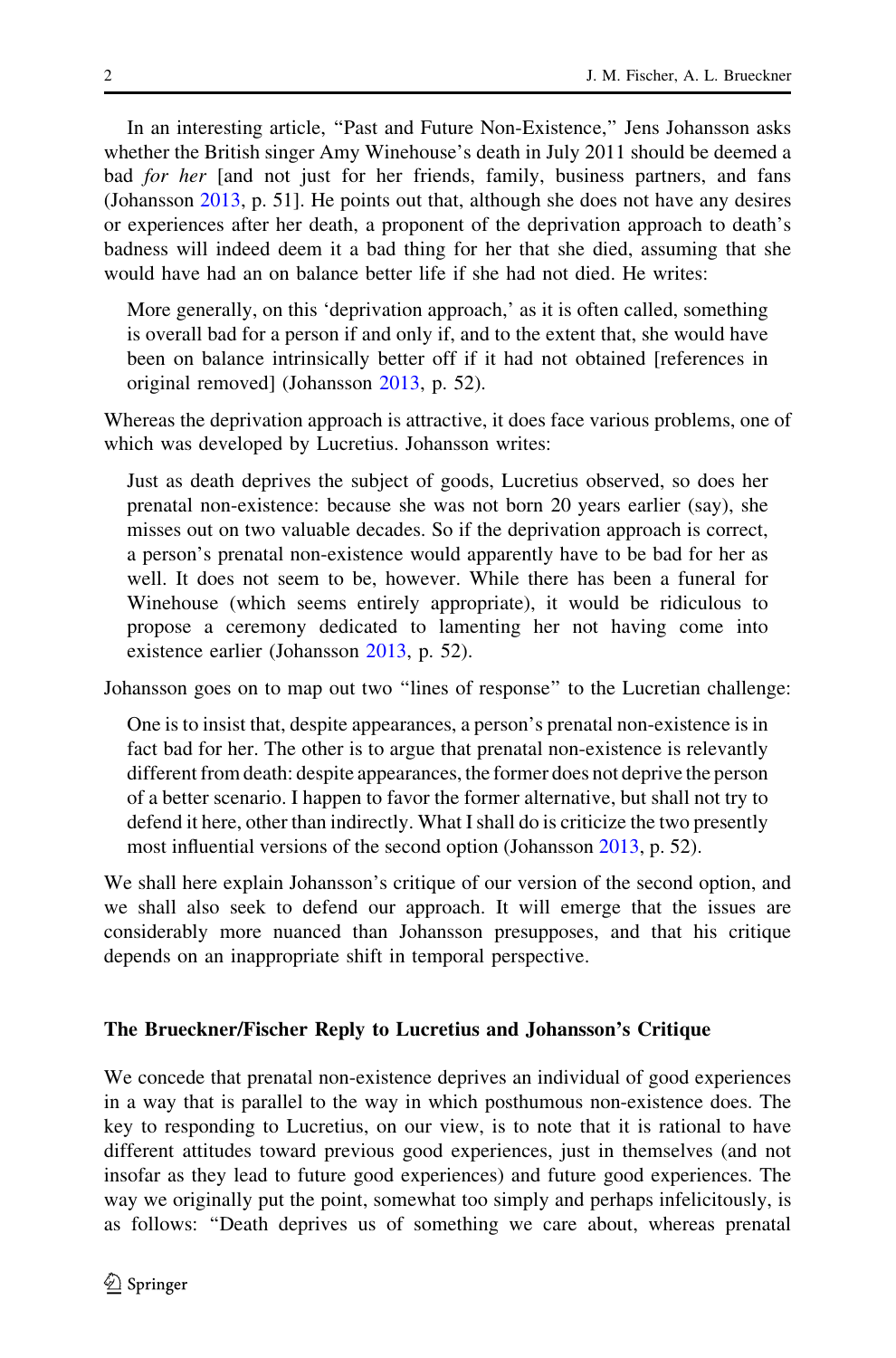nonexistence deprives us of something to which we are indifferent'' (Brueckner and Fischer [1986,](#page-8-0) p. 219).

Inspired by important work by Derek Parfit, we based our view on the following sort of case (and our analysis of it):

Imagine that you are in some hospital to test a drug. The drug induces intense pleasure for an hour followed by amnesia. You awaken and ask the nurse about your situation. She says that either you tried the drug yesterday (and had an hour of pleasure) or you will try the drug tomorrow (and will have an hour of pleasure). While she checks on your status, it is clear that you prefer to have the pleasure tomorrow (Brueckner and Fischer [1986](#page-8-0), p. 227).

The use of temporal indexicals, such as ''yesterday'' and ''tomorrow'' indicates that we are here operating within a temporally situated perspective, and the preference for pleasure tomorrow only emerges from such a perspective. Given that you are situated within time (now), you prefer the pleasure tomorrow. Even given a choice of 10 hours of pleasure yesterday followed by amnesia or 1 hour of pleasure tomorrow followed by amnesia, you would presumably prefer the 1 hour of pleasure tomorrow. But it is obvious that this sort of preference would disappear, if one were not situated in time at a particular time. That is, if one steps back from any given location in time and asks about which life one would prefer (say) one with an hour of pleasure on a certain date or 10 hours of similar pleasure on a later date (holding everything else fixed), one would presumably choose the life with more pleasure. Similarly, from a non-localized temporal perspective, one would presumably be indifferent between an hour of pleasure on a given Monday and a similar hour of pleasure on a given Wednesday (the pleasures to be followed by amnesia, and holding everything else fixed). So one's preferences will depend crucially on whether one has a localized perspective within time or not; we shall return to this point below.

Although we originally put our point in terms of what we took to be people's actual preference patterns, we should have put it in terms of the rationality of such patterns of preference (Brueckner and Fischer [1993a\)](#page-8-0). It is difficult to prove that a bias toward the future is rational, but various strategies might be fruitful [See Moller [\(2002](#page-8-0)) and Fischer ([2006\)](#page-8-0)]. Here we simply posit that it is rational to prefer a future pleasure followed by amnesia over a past pleasure followed by amnesia. Thus, we contend that death (posthumous non-existence) deprives an individual of something it is rational for him to care about, whereas prenatal nonexistence does not. Both posthumous and prenatal non-existence constitute deprivations of what can be onbalance good; but it is not rational to have symmetric attitudes toward the goods of which we are (or would be) deprived. The rational asymmetry in our attitudes toward prenatal and posthumous non-existence is a special case of the general rational asymmetry in our attitudes toward future and past good or pleasant experiences; to the extent that the latter, more general asymmetry can be explained and justified, so can the former, more specific asymmetry [Again: see Moller [\(2002](#page-8-0)) and Fischer ([2006\)](#page-8-0)].

Although our claim, ''Death deprives us of something it is rational to care about, whereas prenatal non-existence deprives us of something to which it is rational to be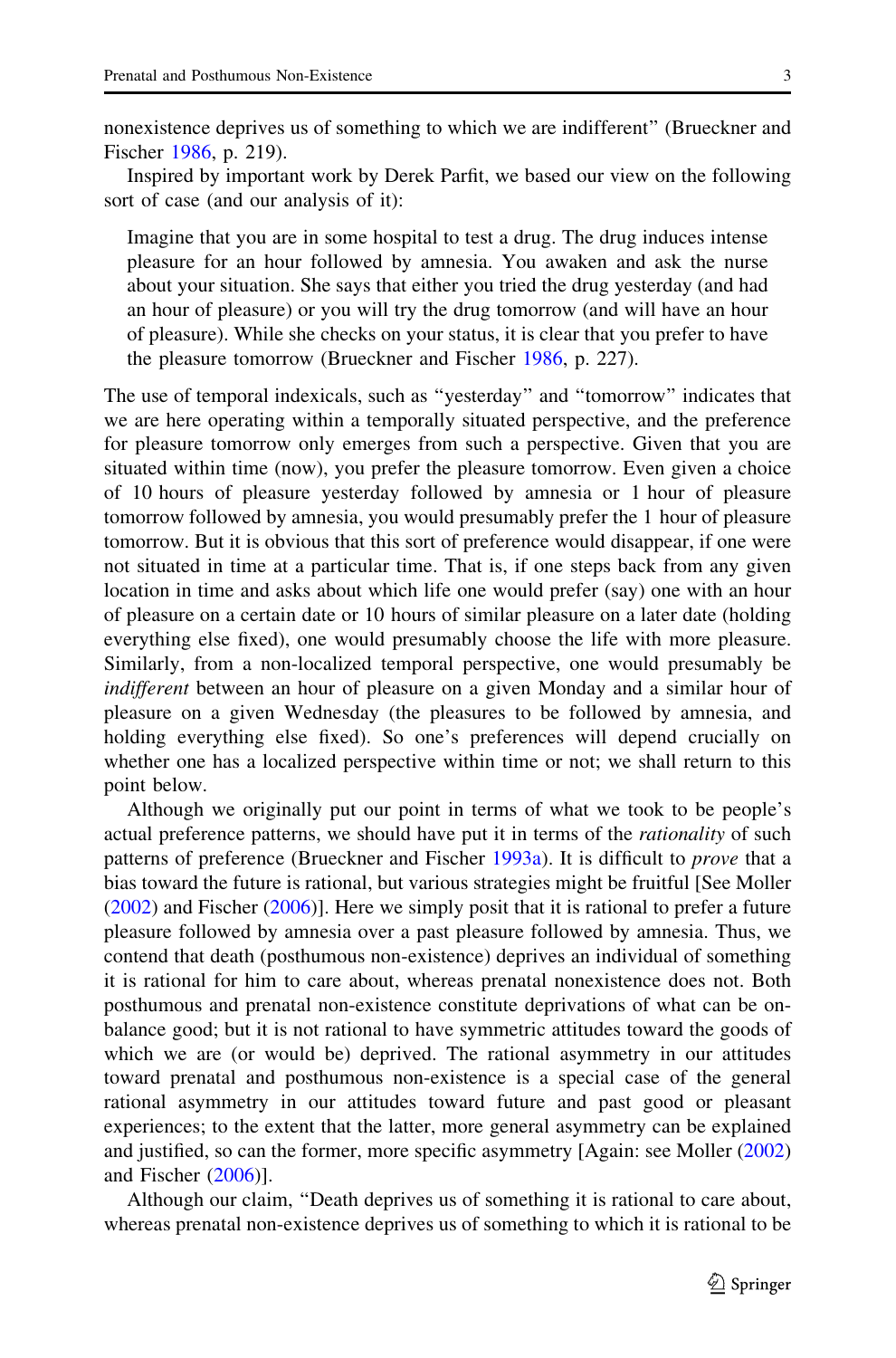indifferent" can be given a de re or a de dicto reading (Feldman [2013](#page-8-0)), we are inclined to accept a de dicto reading:

 $BF^*(dd)$ : When death is bad for an individual X, it is bad for X because it is rational for X to care about the fact that if X dies, X will be deprived of some pleasant experiences (though X may not know what experiences these will be) that X otherwise would have enjoyed (whereas prenatal non-existence is not bad for an individual because, even though it deprives him or her of pleasant experiences, it is not rational for an individual to care about the fact that if he or she is born late, he or she will be deprived of some pleasant experiences (Brueckner and Fischer [1993a,](#page-8-0) p. 787).

Johansson offers three criticisms of our BF\*(dd). The first is as follows:

… BF\*(dd) is an odd interpretation of [our basic contention that death deprives us of something it is rational to care about, whereas prenatal nonexistence does not. [This is because] the relevant object of  $X$ 's care is the fact that if  $X$  dies,  $X$  will be deprived of some pleasant experiences; but that fact is not something of which death deprives X (Johansson [2013](#page-8-0), p. 63).

That is, the basic contention is that there is some *single* fact such that death deprives us of it (that is, death makes it the case that it does not obtain) and it is something which it is rational to care about (that is, the obtaining of which it is rational to care about). But, as Johansson points out, death does not deprive us of the obtaining of the fact adverted to in  $BF^*(dd)$ : the fact that if X dies, X will be deprived of some pleasant experiences. This fact will obtain, whether or not X dies (at some particular time).

Johansson however does make a suggestion for a de dicto reading of our basic contention that avoids this problem. (Johansson [2013,](#page-8-0) p. 61) We can employ this suggestion by adapting it to BF\*(dd) to yield:

 $BF^*(dd)^*$ : When death is bad for an individual X, it is bad for X because it is rational for X to care about having pleasant experiences after t (where t is the time of his death), and his death deprives him of having pleasant experiences after t (whereas prenatal non-existence is not bad for a person because, even though it deprives him of having had pleasant experiences before t\* [where t\* is the time at which he came into existence], it is not rational for him to care about having had pleasant experiences before t\*).

Note that it is true of the fact that X has pleasant experiences after t (where t is the time of his death) both that his death would make it the case that it this fact would fail to obtain and it some something the obtaining of which it is rational for X to care about.

Johansson's second and third criticisms are related, and he presents them as follows:

Second, just as how well off I am in a certain possible world w does not seem to depend on what I care about in some world other than w [reference to previous section deleted], so it does not seem to depend on what it is rational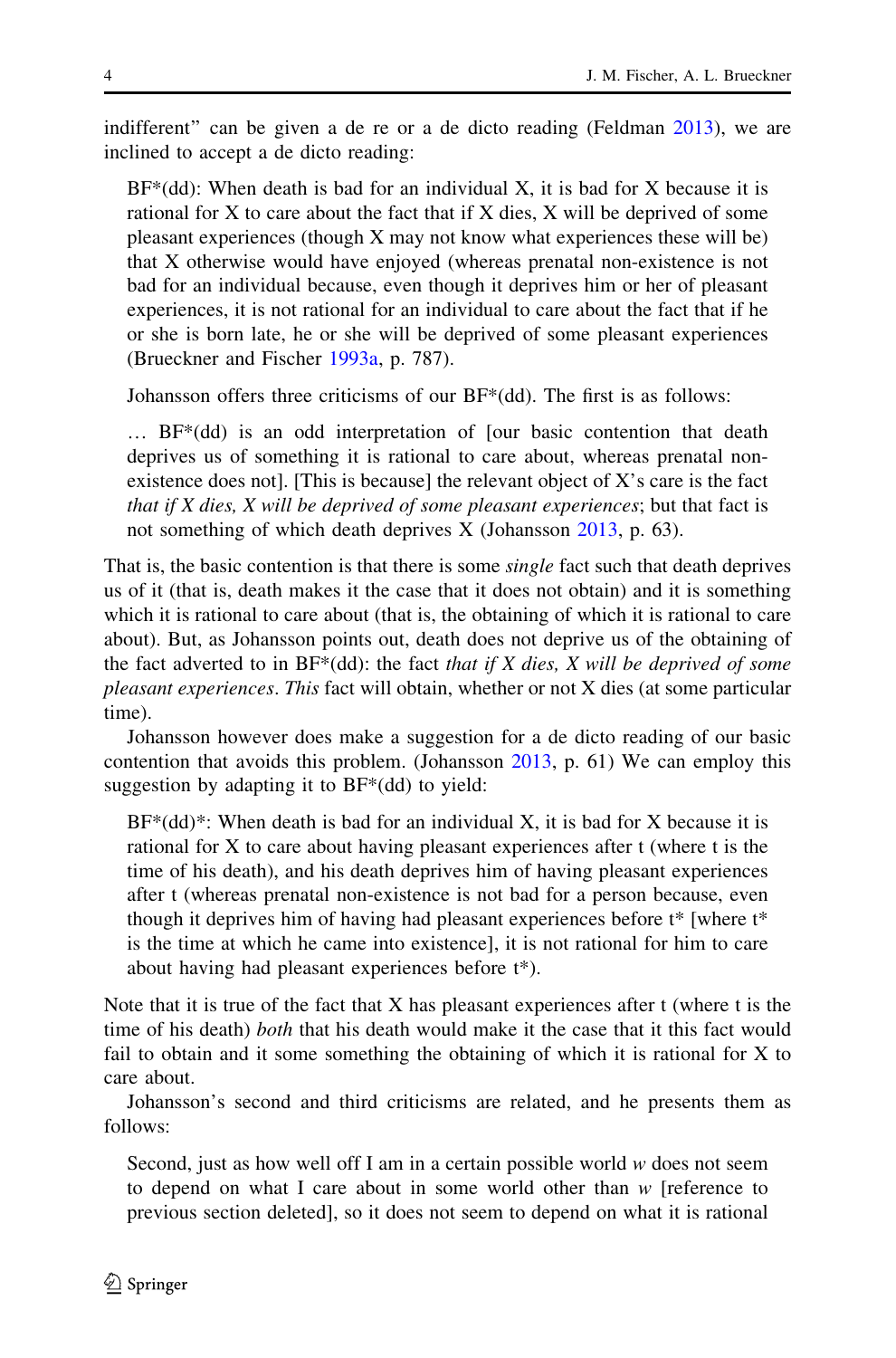for me to care about in some world other than w. It might well depend on what it is rational for me to care about in  $w$ ; but there is no reason to deny that if I had been born earlier, it would have been rational for me to care about the pleasures that I would thereby receive. Third, just as the deprivation approach, in order to be plausible, should not be construed as saying that an event is bad for me by depriving me of something I in fact care about [reference to previous section deleted], so it should not be construed as stating that an event is bad for me by depriving me of something it is *in fact* rational for me to care about. Again, compare with pain and goodness; even if, for some reason, it is not actually rational for a person to care about a painful torture, it is still good for her to avoid the torture, at least provided that, if she had been tortured, it would have been rational for her to care about it and she would have been on balance worse off. Surely the analogous thing holds for pleasure and badness (Johansson [2013,](#page-8-0) p. 63).

Johansson explains his claim that how well off an individual is in a certain possible world w does not seem to depend on what that individual cares about in some world other than  $w$  thus:

It may be true that I do not actually care about past the past pleasures I would have received if I had come into existence earlier. But this does not show that I would not have been overall better off then. How well off I am in a certain possible world w can hardly depend in this way on what I care about in some world *other* than w. Perhaps it depends on what I care about in w itself. But there seems to be no reason to deny that I *would* have cared about the pleasant experiences that I would have had if I had come into existence earlier… (Johansson [2013,](#page-8-0) p. 62)

He takes it that this point is telling against a principle such as  $BF^*(dd)$ . His claim (in the previous quotation) is that if this point is telling against a principle such as  $BF^*(dd)$  (which simply refers to what the individual *does* care about [as opposed to what he *would* care about]), it also applies to a principle such as  $BF*(dd)*$  (which refers to what it is *actually rational* to care about [as opposed to what *would be* rational to care about]). He thus rejects  $BF^*(dd)^*$ . The problem with  $BF^*(dd)^*$ , according to Johansson, is that it does not refer to what it *would be* rational to care about.

It will be helpful to have before us Johansson's elaboration of the third critique:

Suppose you are able to torture me, but do not. Suppose also that I do not, in fact, care about the prospect of being in pain. (For instance, I might have managed to take up an attitude of indifference towards anything that might happen to my body.) Surely it is still good for me that you refrain from torturing me—at least if I would have cared very much about the pain if it were inflicted upon me, and if that scenario would be overall worse for me than the actual scenario. And pleasure can hardly be different in this regard. If you prevent me from receiving pleasant experiences which I do not actually care about, but which I would have cared about if I had gotten them and which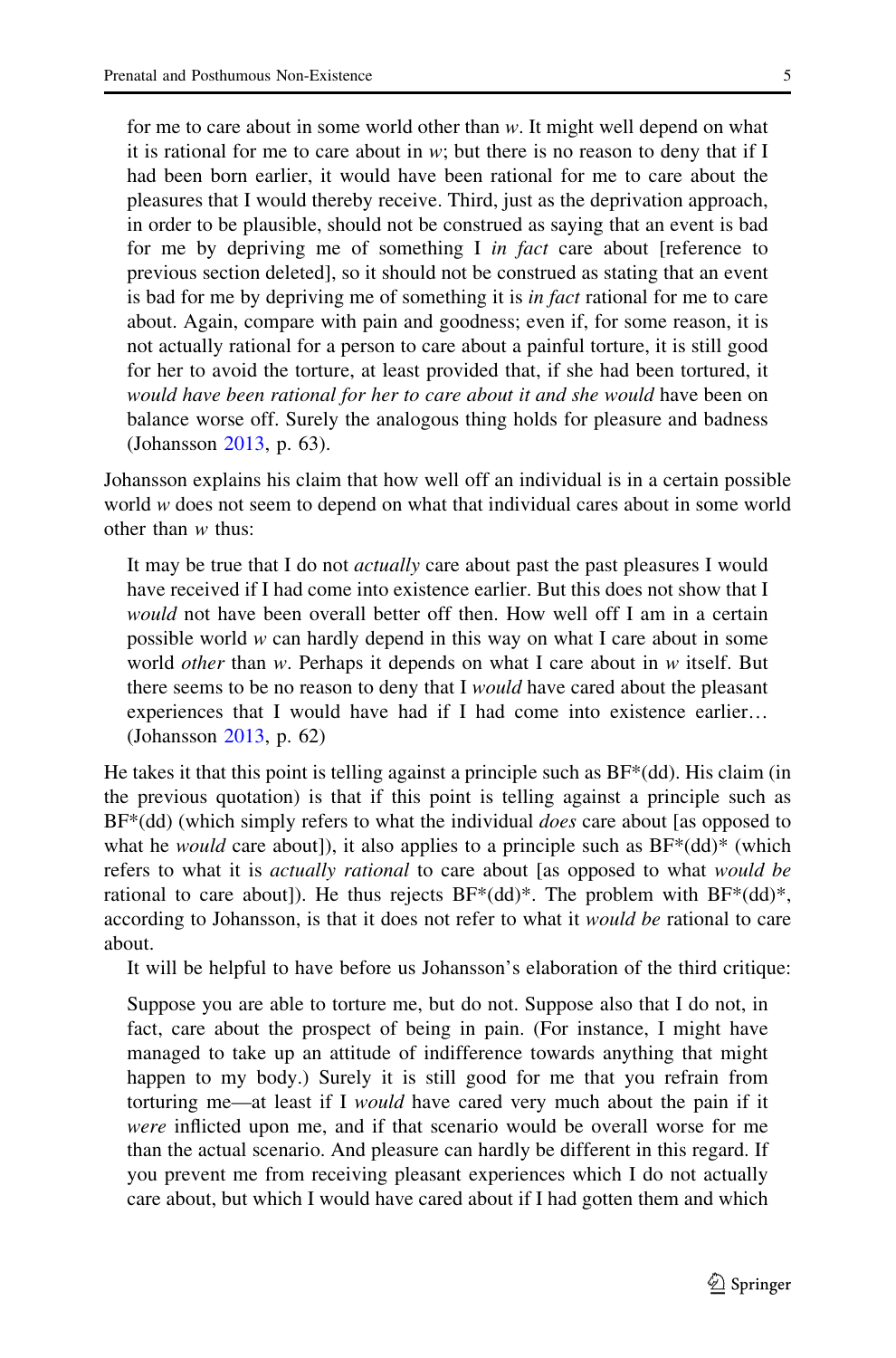would have made me overall much better off, then you are acting against my interests (Johansson [2013,](#page-8-0) p. 62).

#### A Defense of the Bruekner/Fischer Approach

In our view, the problem with Johansson's critique stems from the fact that his analysis does not simply involve counterfactual reasoning (and thus consideration of different *possible worlds*); it also involves switching of temporal perspectives. That is, as he moves to different possible worlds in order to evaluate the relevant counterfactuals, he is also illicitly changing temporal perspectives: he is moving from a temporally situated perspective posited to be *after* some of the relevant pleasures and before others to either a nonlocalized temporal perspective or a temporally situated perspective *before or during* all of the pleasures in question. This shift of temporal perspective is inappropriate and results in distorted and inaccurate judgments.

We can agree with Johansson that ''how well off'' I am in a given possible world w does not depend on my preferences in a different possible world; rather, it depends on my attitudes and preferences in  $w$ . And this point applies not just to what preferences there would be, but also to the rationality of these preferences. Further, we can agree with Johansson that ''…there seems to be no reason to deny that I would have cared about the pleasant experiences that I would have had if I had come into existence earlier..." In shifting to another possible world  $w^*$ , one is here imagining that in  $w^*$  one's "carings" are different from those in  $w$ . That's fine. And, again, the same point applies to the rationality of the relevant preferences. That is, we can agree with Johansson ''…that there seems to be no reason to deny that it would have been rational to care about the pleasant experiences that I would have had if I had come into existence earlier..." (Johansson [2013](#page-8-0), p. 63)

But from what temporal perspective do these differences emerge? That is, exactly when is it to be supposed that I would have cared about these pleasant experiences? And exactly when would it have been rational to have cared about these pleasant experiences? Surely, it is plausible that from a temporal perspective prior to or during the envisaged pleasures, I would care about them and indeed be grateful for their prospective or contemporaneous occurrence. Similarly, it is plausible that from a temporal perspective prior to or during the envisaged pleasures, it would be rational to care about them and indeed be grateful for their prospective or contemporaneous occurrence. But it is completely unclear, and dialectically unfair to suppose, that in w\* I would not be indifferent to the pleasures in question, on the relevant assumptions—that they are envisaged to have occurred in the past [in w\*] to be followed immediately by amnesia.<sup>1</sup> If these assumptions are made, then there is presumably no reason to think that my preferences would be any different in w\*

 $1$  Note that the assumption that the relevant pleasures are immediately followed by amnesia is part of the Parfit-style thought-experiments on which our view is based. The reason for this assumption is that, in its absence, the subsequent effects of the memories of the prior pleasures might have an additional impact on the total welfare of the life. This must be avoided if the thought-experiments are to be relevant to the Lucretian argument.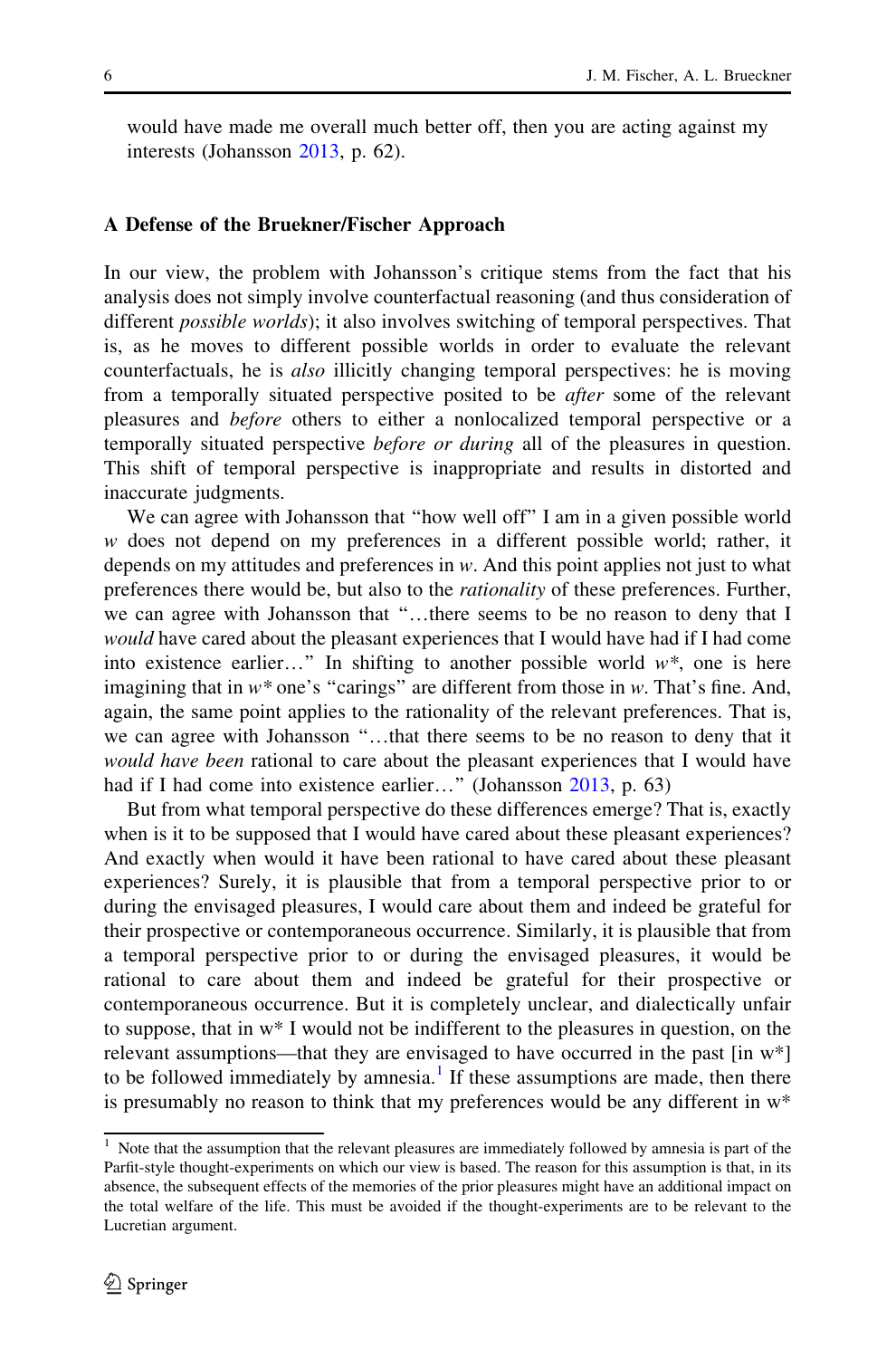than they are alleged by us [Brueckner and Fischer] to be in w. Similarly, if these assumptions are made, then there is presumably no reason to think that the rationality of my preferences would be different in w\* than they are alleged by us [Brueckner and Fischer] to be in w. The force of Johansson's point, insofar as it can seem to have force, comes from an illicit shift in temporal perspectives, and not simply from a shift in possible worlds. Or so we claim.

The asymmetry in our attitudes (or the rationality of our asymmetric attitudes) toward past and future pleasures emerges only from a temporally situated perspective, and not from a non-localized temporal perspective. (Brueckner and Fischer [1986\)](#page-8-0) Further, the only way one could get the asymmetry in question is to presuppose a temporal perspective *after* some of the envisaged pleasures and *before* others. The fact that one would not be indifferent to certain pleasures from a different sort of temporal perspective—nonlocalized or perhaps not subsequent to some of the envisaged pleasures—is just not relevant to our reply to the Lucretian argument. But Johansson appears to rely on exactly this kind of fact.

Consider again Johansson's third critique, in which ''you are able to torture me, but do not''. We are asked to imagine that I have in fact managed to take up an attitude of indifference to my body, so that in fact I am indifferent to pain; but we are further asked to imagine that, had you inflicted the torture, I would have minded. As Johansson points out, what matters here is how I would have felt about the torture. That is, shifting to another possible world is here perfectly appropriate in making the pertinent evaluation. But the problem comes (again) from *also* illicitly shifting to an inappropriate temporal perspective. Recall that Johansson writes:

And pleasure can hardly be different in this regard. If you prevent me from receiving pleasant experiences which I do not actually care about, but which I would have cared about if I had gotten them and which would have made me overall much better off, then you are acting against my interests (Johannson [2013](#page-8-0), p. 62).

But as above, from what temporal perspective is it being supposed that I would have cared about the pleasures in question? It would be totally inappropriate dialectically—indeed, it would appear to be question-begging—simply to assume here that, without changing anything else in moving to another possible world, the asymmetry in our attitudes toward past and future pleasures (to be followed by amnesia) would disappear. But Johansson's point would seem compelling only on such a dialectically illicit assumption.

#### Conclusion

We take it that death is bad for an individual, when it is indeed bad for the individual, insofar as it deprives him of what would be on-balance good. This is completely compatible, or so we contend, with the fact that human beings tend to be indifferent to the time of their births but look to their deaths with trepidation. This is because it is (arguably, at least) rational to have asymmetric attitudes toward past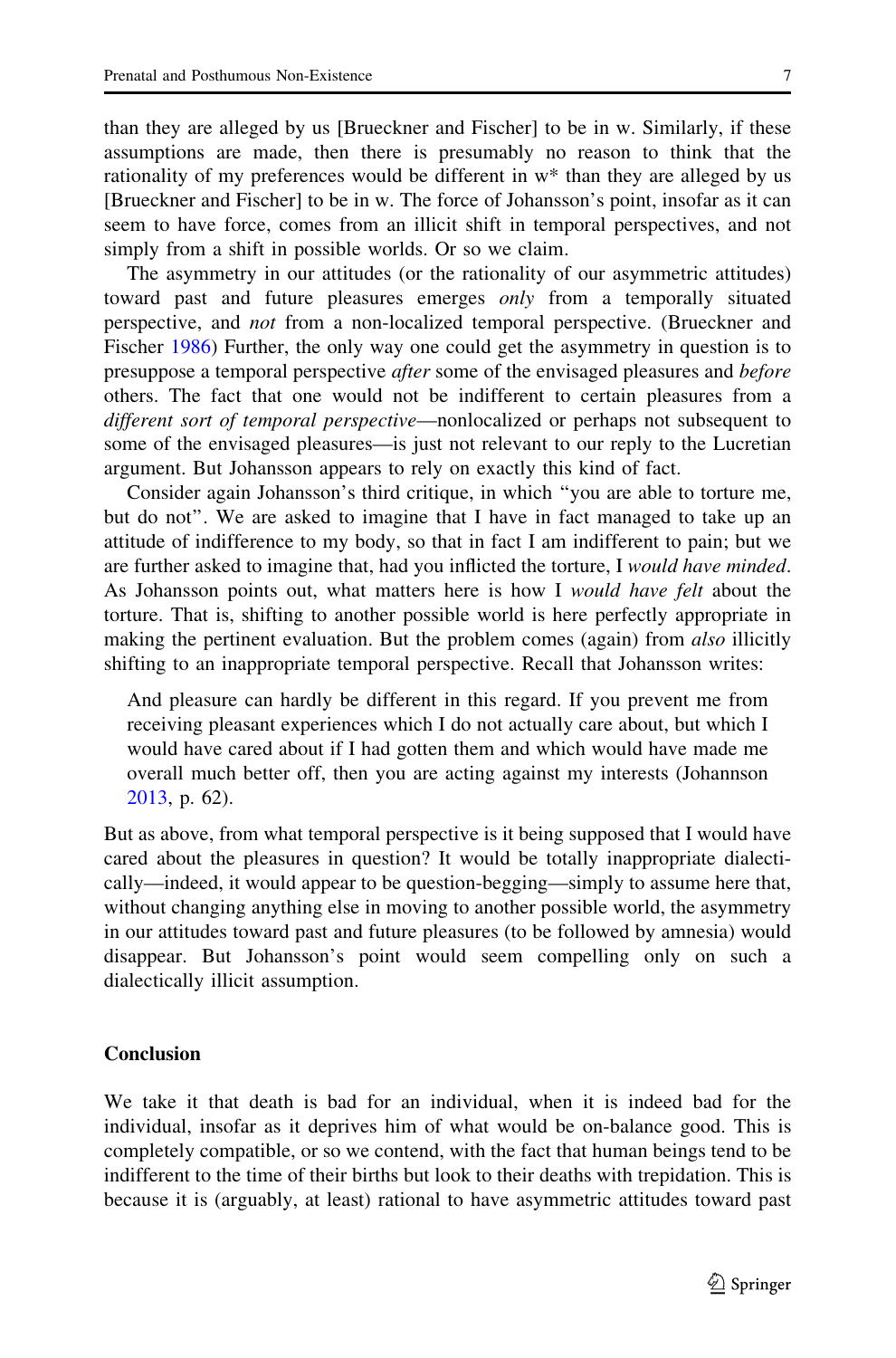and future pleasures; thus, whereas death deprives us of something it is rational to care about, our late births do not.

The (apparent) rational asymmetry in our attitudes only emerges from a certain sort of temporally localized perspective. As in the Parfit-inspired thought experiments which motivate our view, one is asked (among other things) to imagine that one might have had pleasures in the past followed by amnesia. Further, one is asked to suppose that these pleasures are simply ''added to'' the beginning of one's life, but do not thereby affect in *any* way one's future life or experiences. It is *only* on these assumptions that the thought-experiments are relevant to our reply to Lucretius. It is thus neither here nor there that the asymmetry in attitudes would not be manifested from a nonlocalized temporal perspective or from a temporal perspective prior to or simultaneous with the envisaged pleasures. After all, Lucretius was pointing out that, as we live our lives (and thus from a temporally localized perspective), we have different attitudes toward our death and the time of our birth. What we need to do then is to explain how this phenomenon is entirely compatible with the contention that death's badness consists in a certain sort of deprivation. (It is similarly neither here nor there that we would prefer to have been born earlier, if that would result in not just additional pleasurable experiences at the beginning, but a different and better life as a whole: Brueckner and Fischer [\(1993a,](#page-8-0) [b](#page-8-0); [1998\)](#page-8-0).

Recall Johansson's description of various ways of responding to the Lucretian argument:

One is to insist that, despite appearances, a person's prenatal non-existence is in fact bad for her. The other is to argue that prenatal non-existence is relevantly different from death: despite appearances, the former does not deprive the person of a better scenario. I happen to favor the former alternative, but shall not try to defend it here, other than indirectly. What I shall do is criticize the two presently most influential versions of the second option (Johansson [2013,](#page-8-0) p. 52).

Johansson attributes to us a version of the second kind of strategy (rather than his preferred first strategy). But we could also offer our form of argument as a version of the first sort of strategy. Typically, whether something is good or bad for someone is a judgment that comes from an atemporal or temporally non-localized perspective. And recall Johansson's claim about badness:

More generally, on this 'deprivation approach,' as it is often called, something is overall bad for a person if and only if, and to the extent that, she would have been on balance intrinsically better off if it had not obtained [references in original removed] (Johansson [2013](#page-8-0), p. 52).

The indicated judgment about whether the individual would be on balance intrinsically better off obviously emerges from an atemporal or temporally nonlocalized perspective, rather than a particular temporal perspective. We step back, as it were, and evaluate the nearest possible world in which the thing in question does not take place. And we evaluate the overall intrinsic goodness for the agent in that world, comparing it with the overall intrinsic goodness for the agent in the actual world. This process is carried out from an abstract, temporally non-localized